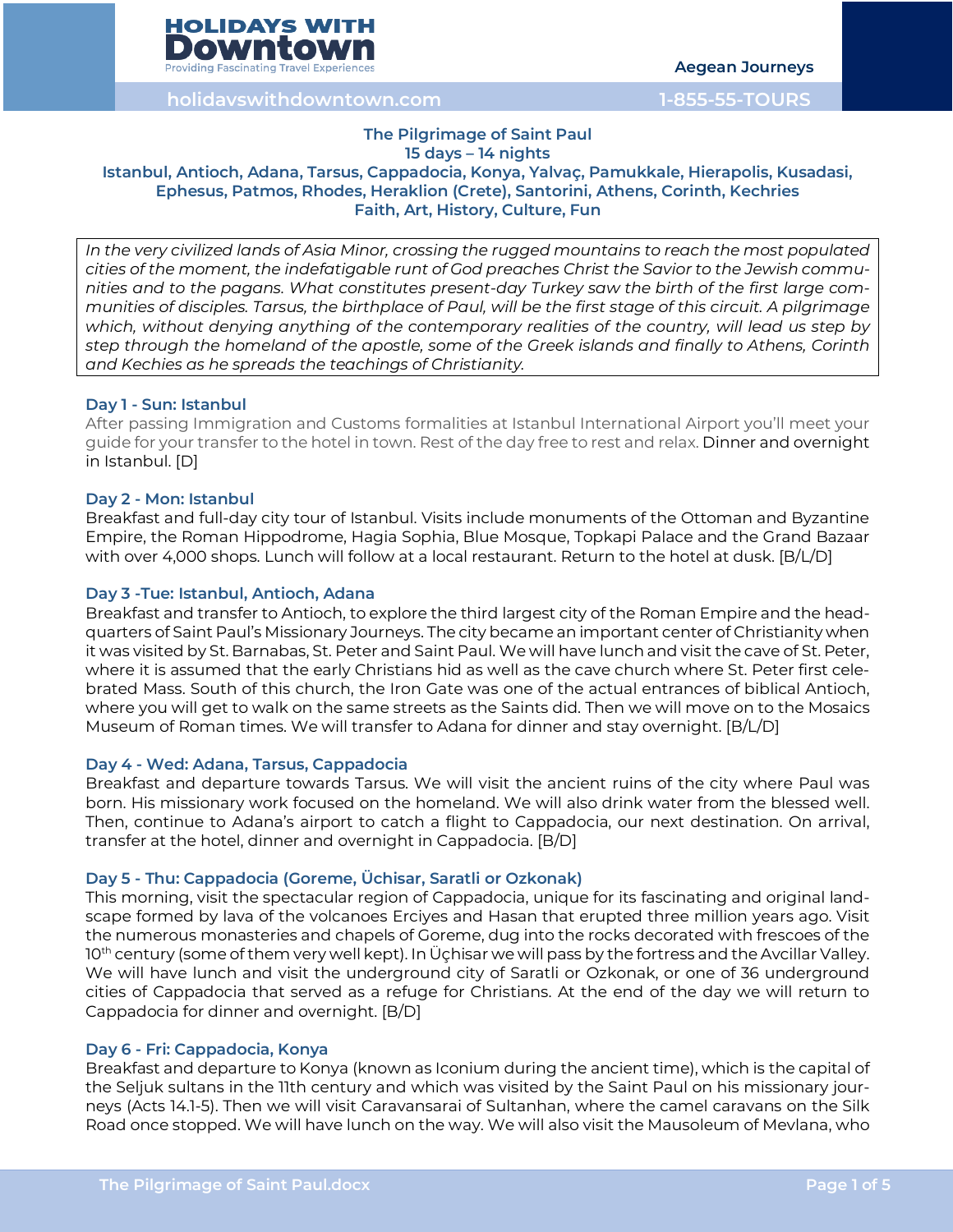

**holidayswithdowntown.com 1-855-55-TOURS**

was a poet, philosopher and founder of mystical sect of the Whirling Dervishes. Dinner and overnight in Konya. [B/D]

# **Day 7 - Sat: Konya, Yalvaç, Pamukkale**

Breakfast and move towards Pamukkale. On our way we will pass by the biblical city of Antioch of Pisidia (Yalvac). This was a major Roman colony that was visited by Saint Paul on his First Missionary Journey. Pisidian Antioch marked an important turning point in Paul's ministry, as the city became the first to have a fully Gentile Christian community. Visit the remains of the Church of Saint Paul. This Byzantine church is the traditional location of the synagogue that Paul preached in (Acts 13:14-52). Transfer for dinner and overnight in Pamukkale. [B/D]

### **Day 8 - Sun: Pamukkale, Hierapolis, Kusadasi**

Breakfast and exploration of Pamukkale, a truly unique place in the world, beautiful for its white cascades and natural pools. Then we will move on to the ancient Hierapolis, mentioned by Paul in his letter to the Colossians (Col 4:13), meaning "Holy City", a UNESCO world heritage site, classified for its hot springs and the ruins of the ancient capital of Phrygia, where Saint Philip is buried and Colossus (now known as the village of Honaz), whose church was mentioned in the Epistle to the Colossians. We will then visit Cleopatra's pool and after lunch continue to Aphrodisias, the ancient Greco-Roman city, dedicated to the goddess of love Aphrodite. Then we will move to Kusadasi where we will enjoy dinner and spend overnight. [B/D]

# **Day 9 - Mon: Kusadasi (Ephesus)**

Breakfast and move to Ephesus. Ancient Ephesus was the Roman capital of Asia Minor and an important center for Christianity from AD 50s. During AD52-54 Saint Paul lived here working with the congregation and organizing his missionary activity and taught the Word of God (Acts 20:31) and this is where he wrote the Epistle to Corinthians I. Additionally this was one of the seven cities found in the Book of Revelation (Acts 2:1-7), indicating a strong church. We will visit the house of Virgin Mary where she lived with John, on the hill behind the city. After this amazing experience we will have lunch and then visit the Basilica of St. John as well as the ruins of the famous Diana's temple with the Baths of Scholastica, the Library of Celsus, the Odeon, the Arch of Hercules, the Temple of Hadrian, the Agora and the Greco-Roman theater. The day will conclude with dinner and we will stay overnight in Kusadasi. [B/D]

### **Day 10 - Tue: Kusadasi, Patmos**

After breakfast, transfer to the port to board the cruise in the Greek islands. During lunch, the ship will head to the island of Patmos, a beautiful and spiritual island where in 95 AD, St. John the Theologian - one of the twelve disciples of Jesus – was sent into exile. St. John remained on the island for eighteen months during which time he lived in a cave below the hilltop temple of Diana. In this cave exists a small hole in the rock wall, from which derived a series of oracular messages that Prochoros, a disciple of St. John, transcribed as the Biblical chapter of Revelations. During his time in the sacred cave, now known as the Holy Grotto of the Revelation, St. John also composed the Fourth Gospel. During our time there we will visit the Monastery of St. John the Theologian UNESCO World Heritage Site where we will see the Holy Grotto as well as priceless icons and manuscripts. [B/L/D]

### **Day 11 - Wed: Rhodes**

The ship arrives in Rhodes, known as the island of Roses, where it will stay all day. To the south, the town of Lindos, with its ancient Acropolis on the mountain, and below, the beautiful bay of Saint Paul, which was the place where Saint Paul arrived on the island for the first time. Take the opportunity to visit the medieval city of Rhodes, famous for the Castle Knights; Knights of the Crusades that were left to fight against the Sultan Suleiman the Magnificent. Mosques, minarets and Turkish baths mark the presence of the Ottomans in place throughout history. [B/L/D]

# **Day 12 - Thu: Heraklion (Crete), Santorini**

Breakfast on board and arrival at the port of Heraklion on the island of Crete. In Heraklion Paul met the owner and captain of the ship, who warned him about continuing his journey to Rome. You can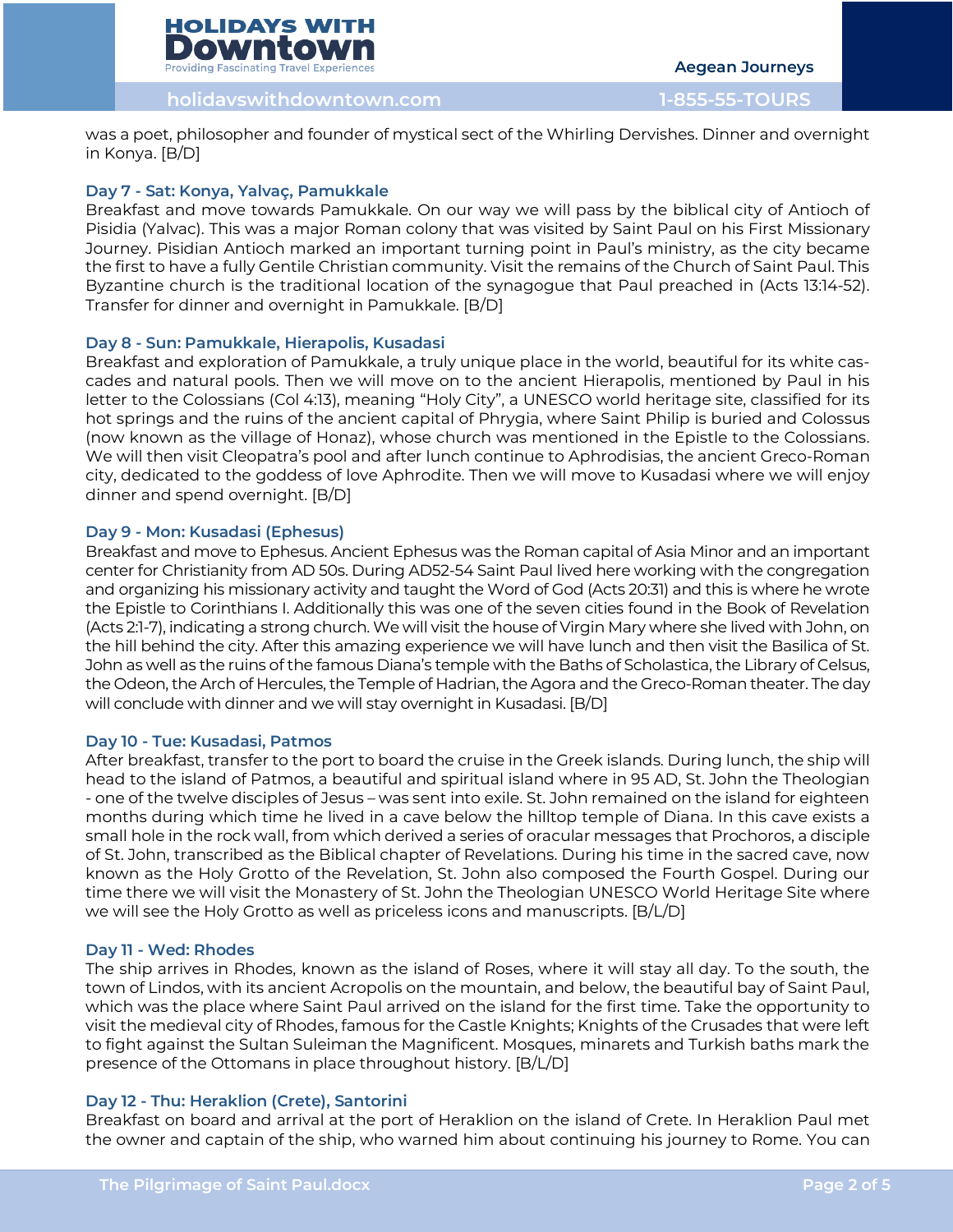

# **holidayswithdowntown.com 1-855-55-TOURS**

# take a tour (optional) to the Palace of Knossos, the center of the Minoan civilization. After lunch, the ship will travel to the most beautiful island in the Aegean Sea known as the "Black Pearl of the Aegean", the volcanic Santorini where we will enjoy the breathtaking panoramic View. Latest excavations have suggested that Santorini might be the lost sight of Atlantis. [B/L/D]

#### **Day 13 - Fri: Piraeus, Athens**

Breakfast and early morning disembarkation at the port of



Piraeus. After disembarking, in Athens, the city tour will visit the main points of interest in the city: Tomb of the Unknown Soldier, the Royal Palace, Panathenaic Stadium, the Temple of Olympian Zeus and visit the world-famous Acropolis, with its new Museum as well as Monastiraki (the Old Flea Market) and Mars' Hill (Areopagus) where Paul preached the truth to the Gentile Nation. The rest of the day is at leisure. Dinner and overnight in Athens. [B/D]

### **Day 14 – Sat: Athens, Corinth, Kechries**

After breakfast, the trip continues towards ancient Corinth (Acts 18.1-18). It was in ancient Corinth where Paul came and worked, established a thriving church and writing two of the epistles, which are now part of the New Testament. We will see all the sites that are associated with his ministry: the Agora, the Temple of Apollo, the roman Odeon, the Bema and Gallio's seat, the pillars, stairs, and the place of public worship, where Paul preached. All these visits will certainly enhance the understanding of Corinthians I and II. Before ending the tour and return to Athens, we will visit the ancient Greek port of Kechries (Acts 18:18) where Paul was during his second missionary journey and the ruin of the early Christian 5th Century basilica. Return to Athens, dinner and overnight. [B/D]

### **Day 15 - Sun: Athens, USA**

Depending on your flight schedule, you may have some free time in Athens. At the appointed time you'll be picked-up at the hotel and transferred to Athens Airport to board your flight back home. [B]

[B] = Breakfast | [D] = Dinner | [B/D] = Breakfast and Dinner | [B/L/D] = Breakfast, Lunch and Dinner

# **Your Tour includes:**

- Airfare New York/Istanbul//Athens/New York
- Airport and pier transfers
- 14 nights' accommodation:
	- o Istanbul 2 nights
	- o Adana 1 night
	- o Cappadocia 2 nights
	- o Konya 1 night
	- o Pamukkale 1 night
	- o Kusadasi 2 nights
	- o Athens 2 nights
	- o On board 3 nights (outside cabin)
- Meals:
	- o Breakfast daily
	- o 3 lunches
- o Dinner daily
- Sightseeing of Istanbul
- Cave of St. Peter in Antioch
- Tarsus, birthplace of St. Paul
- Cappadocia (Goreme, Uchisar, Sarati or Ozkonak
- Caravansarai of Sultanhan in Konya
- Mausoleum of Mevlana
- Biblical Yalvac
- Church of Saint Paul
- Pamukkale World Heritage Site

# **Aegean Journeys**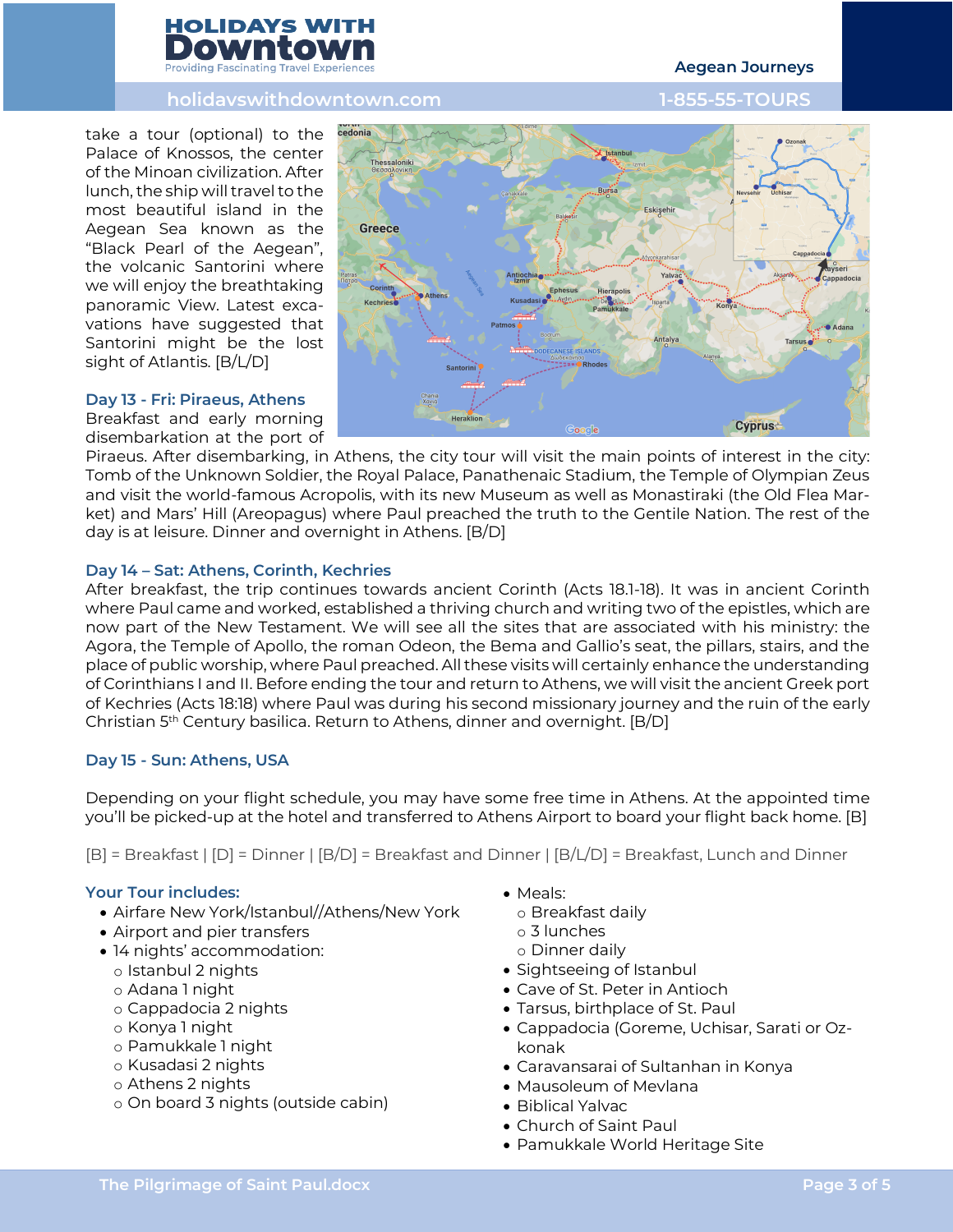# **HOLIDAYS WITH** Downtoy Providing Fascinating Travel Experien

# **Aegean Journeys**

# **holidayswithdowntown.com 1-855-55-TOURS**

- Ancient Greco-Roman Aphrodisias
- Ancient Ephesus
- 4-day cruise to the Greek Islands and Turkey
- Palace of Knossos
- Sightseeing of Athens & Acropolis
- Excursion to Corinth & Kechries
- Professional English-speaking Christian guide
- All entrance fees as per itinerary
- Private Luxury air-conditioned motor-coach:
- WI-FI
- 1 bottle of water
- Headset upon request
- All local taxes

# **Hotels in your Tour:**

# **City Hotel Name Tripadvisor Deluxe** Istanbul Conrad Istanbul Bosphorus 14.5 Adana Adana Hilton SA 4.5 Cappadocia Elika Cave Suites 1996 1997 1998 1999 Konya Grand Hotel Konya 1988 | 4 Pamukkale Richmond Pamukkale Thermal 4 Kusadasi Charisma Deluxe Hotel 1986 1986 Athens Royal Olympic Athens 4 **First Class** Istanbul Romance Istanbul Hotel 5 Adana Sheraton Grand Adana 1945 Cappadocia Goreme Inn Hotel Cappadocia 5 Konya Hilton Garden Inn Konya 4.5 Melrose House Hotel **ALC** 2008 12:5 Kusadasi Paloma Marina Suites 1945 Athens The Athens Gate Hotel 4.5 **Superior Tourist Class** Istanbul Romance Istanbul Hotel 4.5 Adana Riva Resatbey Hotel 4.5 Cappadocia Divan Cave House 5 Konya Ibis Konya Hotel 4.5 Pamukkale Venus Suite Hotel 4.5 Kusadasi Asena Hotel 1996 - Kusadasi 4.5 Athens Plaka Hotel 2008 Plaka Hotel 2008 Plan 12

**MEAL PLAN**: Normally we include daily breakfast and dinner for all groups. However, the meal plan may vary depending on the organizer's request

• All hotels will be requested after discussion with the group Organizer

# **Group Prices:**

The price for the group will be quoted based on the number of passengers, season, hotel type and meal plan.

#### *Group organizers always travel for free if the group has 15 or more paying passengers. Inclusion of tour conductors must be considered at time of request.*

- If you wish to use this program for your group please either call us (1-855-55-TOURS or use the web Group Quote Request.
- In either case our specialists will work with you to refine all the details and they will get you a

# **Tour does not include:**

- Airfare fees and taxes
- Airfare difference between New York and another USA gateway
- Travel Insurance
- Expenses of personal nature
- Meals not mentioned in the itinerary
- Tips to guides or drivers
- Meals not mentioned in the itinerary
- Tips to guides or drivers